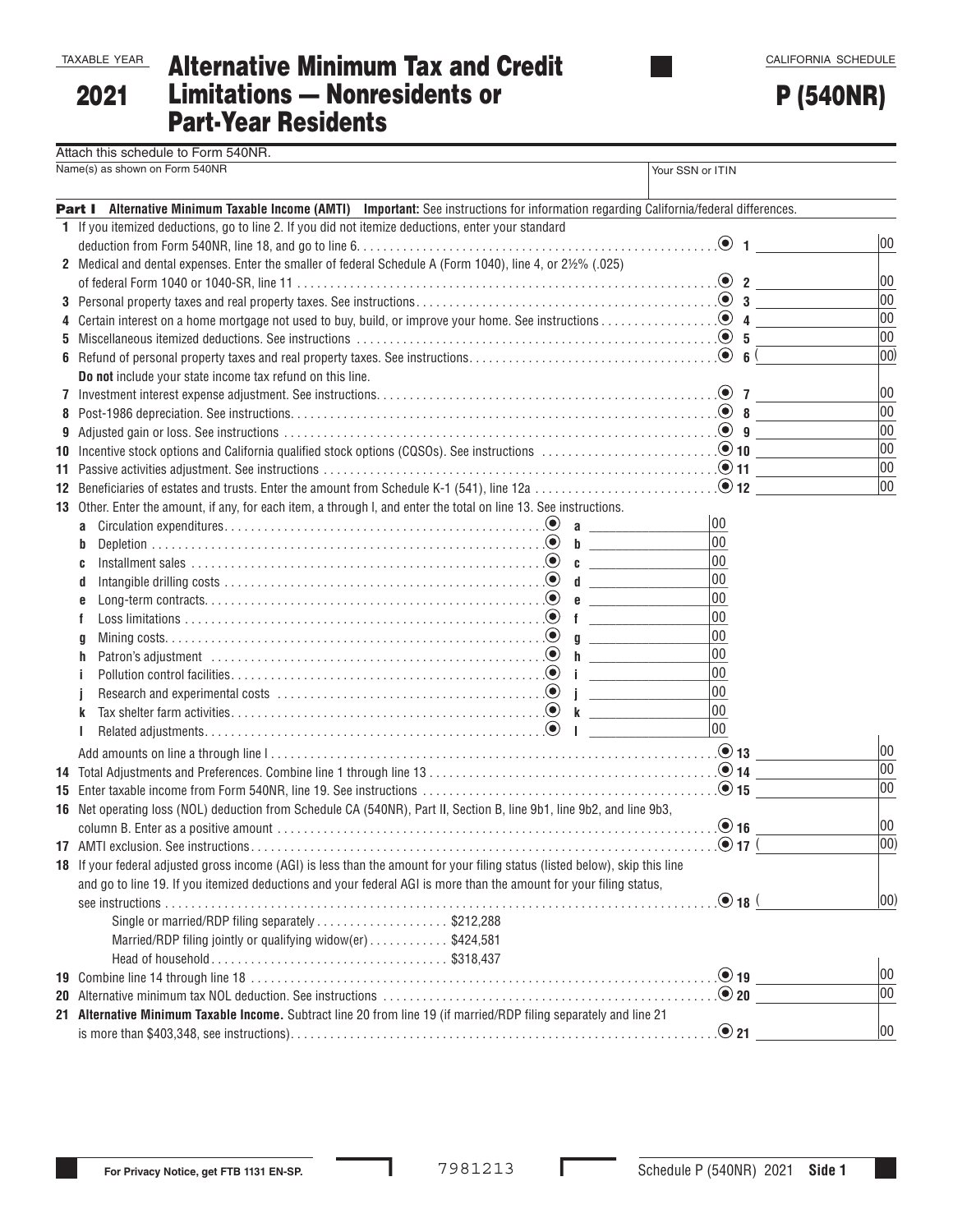

## Part II **Alternative Minimum Tax (AMT)**

|    | 22 Exemption Amount. (If this schedule is for certain children under age 24, see instructions.)                                |                          |              |                                                                             |                   |                 |    |                                                                                                                                                                                                                                                                                                                                                                                              |        |
|----|--------------------------------------------------------------------------------------------------------------------------------|--------------------------|--------------|-----------------------------------------------------------------------------|-------------------|-----------------|----|----------------------------------------------------------------------------------------------------------------------------------------------------------------------------------------------------------------------------------------------------------------------------------------------------------------------------------------------------------------------------------------------|--------|
|    | If your filing status is:                                                                                                      | And line 21 is not over: |              |                                                                             | Enter on line 22: |                 |    |                                                                                                                                                                                                                                                                                                                                                                                              |        |
|    | Single or head of household                                                                                                    | \$292,763                |              |                                                                             | \$78,070          |                 |    |                                                                                                                                                                                                                                                                                                                                                                                              |        |
|    | Married/RDP filing jointly or qualifying widow(er)                                                                             | \$390,351                |              |                                                                             | \$104,094         | $\bigcirc$      | 22 |                                                                                                                                                                                                                                                                                                                                                                                              | $00\,$ |
|    | Married/RDP filing separately                                                                                                  | \$195.172                |              |                                                                             | \$52.044          |                 |    |                                                                                                                                                                                                                                                                                                                                                                                              |        |
|    | If Part I, line 21 is more than the amount shown above for your filing status, see instructions.                               |                          |              |                                                                             |                   |                 |    |                                                                                                                                                                                                                                                                                                                                                                                              | $00\,$ |
|    |                                                                                                                                |                          |              |                                                                             |                   |                 |    |                                                                                                                                                                                                                                                                                                                                                                                              | 00     |
|    |                                                                                                                                |                          |              |                                                                             |                   |                 |    |                                                                                                                                                                                                                                                                                                                                                                                              | 00     |
|    |                                                                                                                                |                          |              |                                                                             |                   |                 |    | 25                                                                                                                                                                                                                                                                                                                                                                                           |        |
|    | 26 NOL adjustment, if any, included on Schedule CA (540NR), Part II, Section B, line 9b1, line 9b2, and line 9b3, column E.    |                          |              |                                                                             |                   |                 |    |                                                                                                                                                                                                                                                                                                                                                                                              | $00\,$ |
|    |                                                                                                                                |                          |              |                                                                             |                   |                 | 26 | 27 $\qquad \qquad$                                                                                                                                                                                                                                                                                                                                                                           | 00)    |
|    |                                                                                                                                |                          |              |                                                                             |                   |                 | 28 |                                                                                                                                                                                                                                                                                                                                                                                              | 00     |
|    |                                                                                                                                |                          |              |                                                                             |                   |                 |    |                                                                                                                                                                                                                                                                                                                                                                                              |        |
|    | 29 Adjustments and Preferences. See instructions before completing.                                                            |                          |              |                                                                             |                   |                 |    |                                                                                                                                                                                                                                                                                                                                                                                              |        |
|    |                                                                                                                                | UU                       |              | Intangible drilling costs $\bullet$                                         |                   |                 |    | 00                                                                                                                                                                                                                                                                                                                                                                                           |        |
|    | Post-1986 depreciation @<br>b                                                                                                  | 00                       |              |                                                                             |                   |                 |    | 00                                                                                                                                                                                                                                                                                                                                                                                           |        |
|    | C                                                                                                                              | 00                       | $\mathbf{L}$ |                                                                             |                   |                 |    | 00                                                                                                                                                                                                                                                                                                                                                                                           |        |
|    | Incentive stock options and CQSOs $\bigcirc$<br>d                                                                              | 00                       |              |                                                                             |                   |                 |    | 00                                                                                                                                                                                                                                                                                                                                                                                           |        |
|    | e                                                                                                                              | 00                       |              |                                                                             |                   |                 |    | 00                                                                                                                                                                                                                                                                                                                                                                                           |        |
|    | f                                                                                                                              | 00                       | 0            | Pollution control facilities $\ldots \ldots \odot$ _____________            |                   |                 |    | 00                                                                                                                                                                                                                                                                                                                                                                                           |        |
|    | g                                                                                                                              | 00                       | D            | Research and experimental costs $\odot$ ___________________________________ |                   |                 |    | 00                                                                                                                                                                                                                                                                                                                                                                                           |        |
|    | h                                                                                                                              | 00                       | a            |                                                                             |                   |                 |    | 00                                                                                                                                                                                                                                                                                                                                                                                           |        |
|    | Ť                                                                                                                              | 00                       | r.           |                                                                             |                   |                 |    | 00                                                                                                                                                                                                                                                                                                                                                                                           |        |
|    |                                                                                                                                |                          |              |                                                                             |                   |                 |    |                                                                                                                                                                                                                                                                                                                                                                                              |        |
|    |                                                                                                                                |                          |              |                                                                             |                   |                 |    |                                                                                                                                                                                                                                                                                                                                                                                              | 00     |
|    |                                                                                                                                |                          |              |                                                                             |                   |                 |    |                                                                                                                                                                                                                                                                                                                                                                                              | $00\,$ |
|    |                                                                                                                                |                          |              |                                                                             |                   |                 |    |                                                                                                                                                                                                                                                                                                                                                                                              | $00\,$ |
|    | 32 California AMT AGI. Subtract line 31 from line 30. If you did not itemize deductions, enter the result here and on line 40  |                          |              |                                                                             |                   |                 |    |                                                                                                                                                                                                                                                                                                                                                                                              |        |
|    | and skip line 33 through line 39. If you itemized deductions, enter the result here and continue to line 33.                   |                          |              |                                                                             |                   |                 |    | $\bullet$ 32                                                                                                                                                                                                                                                                                                                                                                                 | $00\,$ |
|    | 33 Itemized deductions (before federal AGI limitation and proration). Enter the amount from Schedule CA (540NR),               |                          |              |                                                                             |                   |                 |    |                                                                                                                                                                                                                                                                                                                                                                                              |        |
|    |                                                                                                                                |                          |              |                                                                             |                   | $\odot$         | 33 |                                                                                                                                                                                                                                                                                                                                                                                              | 00     |
|    | 34 Itemized deductions included in Part I.                                                                                     |                          |              |                                                                             |                   |                 |    |                                                                                                                                                                                                                                                                                                                                                                                              |        |
|    | Medical and dental expense, enter amount from Part I, line $2 \ldots \ldots \ldots \ldots \ldots$<br>a                         |                          |              |                                                                             |                   | $ 00\rangle$    |    |                                                                                                                                                                                                                                                                                                                                                                                              |        |
|    | Personal property taxes and real property taxes, enter amount from Part I, line $3. \ldots$ (e) b<br>b                         |                          |              |                                                                             |                   | $\overline{00}$ |    |                                                                                                                                                                                                                                                                                                                                                                                              |        |
|    | Interest on home mortgage, enter amount from Part I, line $4 \ldots \ldots \ldots \ldots \ldots$<br>C                          |                          |              |                                                                             |                   | $\overline{00}$ |    |                                                                                                                                                                                                                                                                                                                                                                                              |        |
|    | d                                                                                                                              |                          |              |                                                                             |                   | $\overline{00}$ |    |                                                                                                                                                                                                                                                                                                                                                                                              |        |
|    | 6                                                                                                                              |                          |              |                                                                             |                   | $\overline{00}$ |    |                                                                                                                                                                                                                                                                                                                                                                                              |        |
|    |                                                                                                                                |                          |              |                                                                             |                   |                 |    |                                                                                                                                                                                                                                                                                                                                                                                              | 00)    |
|    |                                                                                                                                |                          |              |                                                                             |                   |                 |    |                                                                                                                                                                                                                                                                                                                                                                                              | 00     |
|    |                                                                                                                                |                          |              |                                                                             |                   |                 |    |                                                                                                                                                                                                                                                                                                                                                                                              | $00\,$ |
|    |                                                                                                                                |                          |              |                                                                             |                   |                 |    |                                                                                                                                                                                                                                                                                                                                                                                              | 00     |
|    |                                                                                                                                |                          |              |                                                                             |                   |                 |    | $\frac{1}{2} \frac{1}{2} \frac{1}{2} \frac{1}{2} \frac{1}{2} \frac{1}{2} \frac{1}{2} \frac{1}{2} \frac{1}{2} \frac{1}{2} \frac{1}{2} \frac{1}{2} \frac{1}{2} \frac{1}{2} \frac{1}{2} \frac{1}{2} \frac{1}{2} \frac{1}{2} \frac{1}{2} \frac{1}{2} \frac{1}{2} \frac{1}{2} \frac{1}{2} \frac{1}{2} \frac{1}{2} \frac{1}{2} \frac{1}{2} \frac{1}{2} \frac{1}{2} \frac{1}{2} \frac{1}{2} \frac{$ |        |
|    |                                                                                                                                |                          |              |                                                                             |                   |                 |    |                                                                                                                                                                                                                                                                                                                                                                                              | $00\,$ |
| 40 |                                                                                                                                |                          |              |                                                                             |                   |                 |    |                                                                                                                                                                                                                                                                                                                                                                                              | 00     |
|    |                                                                                                                                |                          |              |                                                                             |                   |                 |    |                                                                                                                                                                                                                                                                                                                                                                                              | 00     |
|    |                                                                                                                                |                          |              |                                                                             |                   |                 |    |                                                                                                                                                                                                                                                                                                                                                                                              |        |
|    |                                                                                                                                |                          |              |                                                                             |                   |                 |    |                                                                                                                                                                                                                                                                                                                                                                                              | $00\,$ |
|    |                                                                                                                                |                          |              |                                                                             |                   |                 | 44 | <u> San San San San Sa</u>                                                                                                                                                                                                                                                                                                                                                                   | $00\,$ |
|    | 45 Alternative Minimum Tax. Subtract line 44 from line 43. If zero or less enter -0- here and on Form 540NR, line 71.          |                          |              |                                                                             |                   |                 |    |                                                                                                                                                                                                                                                                                                                                                                                              |        |
|    | Continue to Part III to figure your allowable credits. (If you have a carryover credit for solar energy or commercial solar    |                          |              |                                                                             |                   |                 |    |                                                                                                                                                                                                                                                                                                                                                                                              |        |
|    | energy, also enter the result on Side 3, Part III, Section C, line 22 or 23). If you make estimated tax payments for           |                          |              |                                                                             |                   |                 |    |                                                                                                                                                                                                                                                                                                                                                                                              |        |
|    | taxable year 2022, enter amount from line 45 on the 2022 Form 540-ES, California Estimated Tax Worksheet, line 16 $\bullet$ 45 |                          |              |                                                                             |                   |                 |    |                                                                                                                                                                                                                                                                                                                                                                                              | 00     |

Г